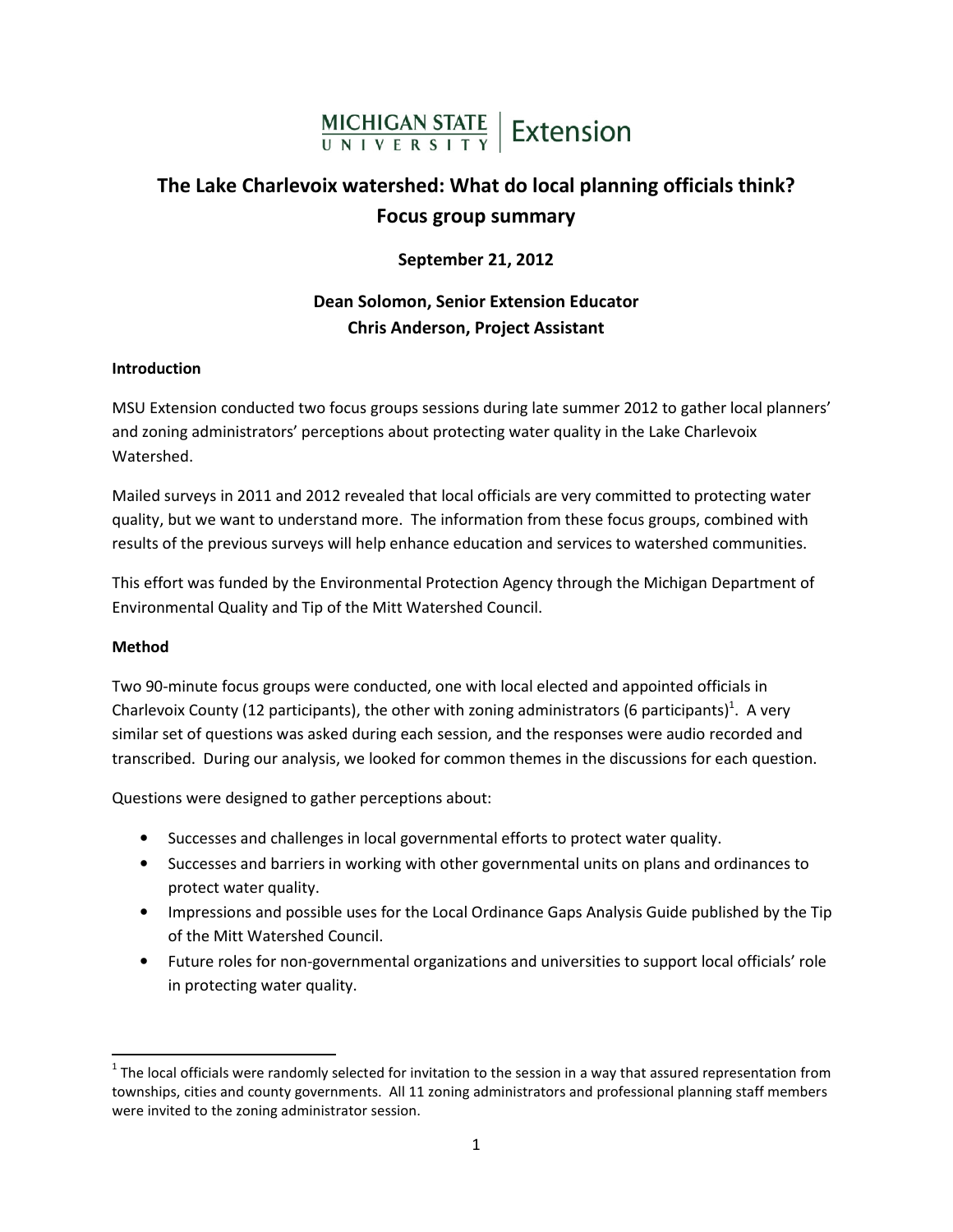#### Findings

After introductions, the first question was simply "What do you like best about our area?" The intent was to establish rapport and ease into the more substantive focus group questions. Responses, though, were revealing. Nearly all participants highlighted natural resources and natural resources-based recreation, especially water, in their statements. As one of the respondents said "…the bottom line here is the lakes. If we lived in the same area and we weren't surrounded by the lakes we are surrounded by, I'm not sure I'd want to be here."

#### Successes and challenges in local governmental efforts to protect water quality

Successes generally fell into two categories. First, countywide efforts, such as the Charlevoix County recycling program, the stormwater ordinance and phragmites control efforts were mentioned by participants in both focus groups. Second, there was an overall belief among participants that, through past education efforts, there is better awareness of water quality issues, and subsequently more effective zoning ordinances (for instance, greenbelt provisions) and county codes (for instance, the health code).

Despite those successes, participants said that the challenges are substantial.

Zoning enforcement was the theme of many comments. The appointed and elected officials group highlighted the challenge of justifying and enforcing setbacks. Zoning administrators were even more frustrated, especially in cases when wealthy property owners exploit ordinance weaknesses, or use substantial resources to challenge the zoning decisions or enforcement actions. They also highlighted the challenge of complaint-driven enforcements and difficulty gaining access to private property. Also notable was frustration with lack of enforcement action by the county prosecutor on non-zoning violations, especially related to soil erosion and sedimentation.

"Politics" was also mentioned as a challenge – the difficulty of gaining consensus on action and dealing, in some cases, with anti-zoning sentiments. Specific challenges with septic systems, geese and groundwater were also discussed.

#### Successes and barriers - working with other governmental units on water quality protection

Countywide efforts were most commonly mentioned as successful multi-governmental successes. The Charlevoix County recycling program and hazardous waste collection was frequently mentioned, as was county stormwater and soil erosion control efforts. Respondents tended to list organizations and agencies they worked with instead of examples of intergovernmental water quality protection efforts.

Time, resources, politics and leadership are the barriers to working together, according to participants.

For local officials, the time to create and implement water quality protection ordinance provisions is a challenge, especially given the short amount of time the meet together and yearly member turnover. Zoning administrators, just the time needed to deal with all the enforcement issues is a challenge.